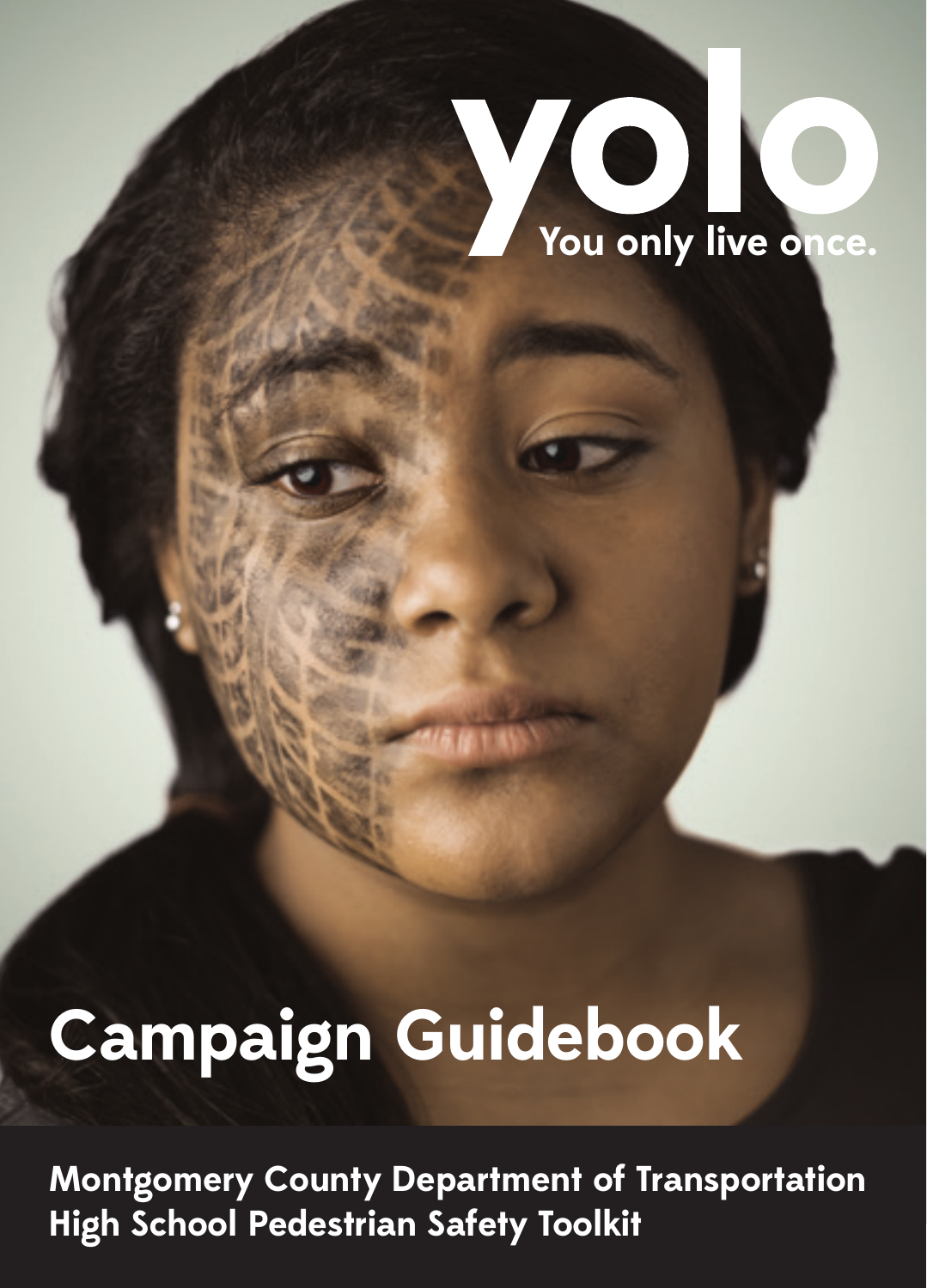

### **Overview**

Whether in the classroom or on the street, student safety is a priority for everyone involved in the education of Montgomery County's youth. That's why the Montgomery County Department of Transportation is partnering with Montgomery County Public Schools to raise awareness about teen pedestrian safety.

In the last five years, cars struck 292 teenage pedestrians in Montgomery County. Safe Kids Worldwide tells us that high-school-age students are particularly at risk. Teens ages 15 through 19 make up half of all underage pedestrian fatalities. Many teens take undue risks such as crossing the street illegally or walking while distracted. Drivers are also distracted and speeding, with deadly consequences.

To encourage safe practices among our students and drivers near Montgomery County high schools, we have refreshed the YOLO campaign and toolkit to help schools raise awareness of the risks of dangerous walking and driving behaviors. Inside the toolkit you will find an assortment of campaign posters, lawn signs, tip sheets, PA announcements, and other customizable resources. We encourage you to read the enclosed campaign guidebook for instructions and ideas on ways to implement pedestrian safety education activities at your school during pedestrian safety week or throughout the school year.

You can also find digital resources on the MCPS website: http://www.montgomeryschoolsmd.org/safety.

Thank you for helping us spread the word about pedestrian safety!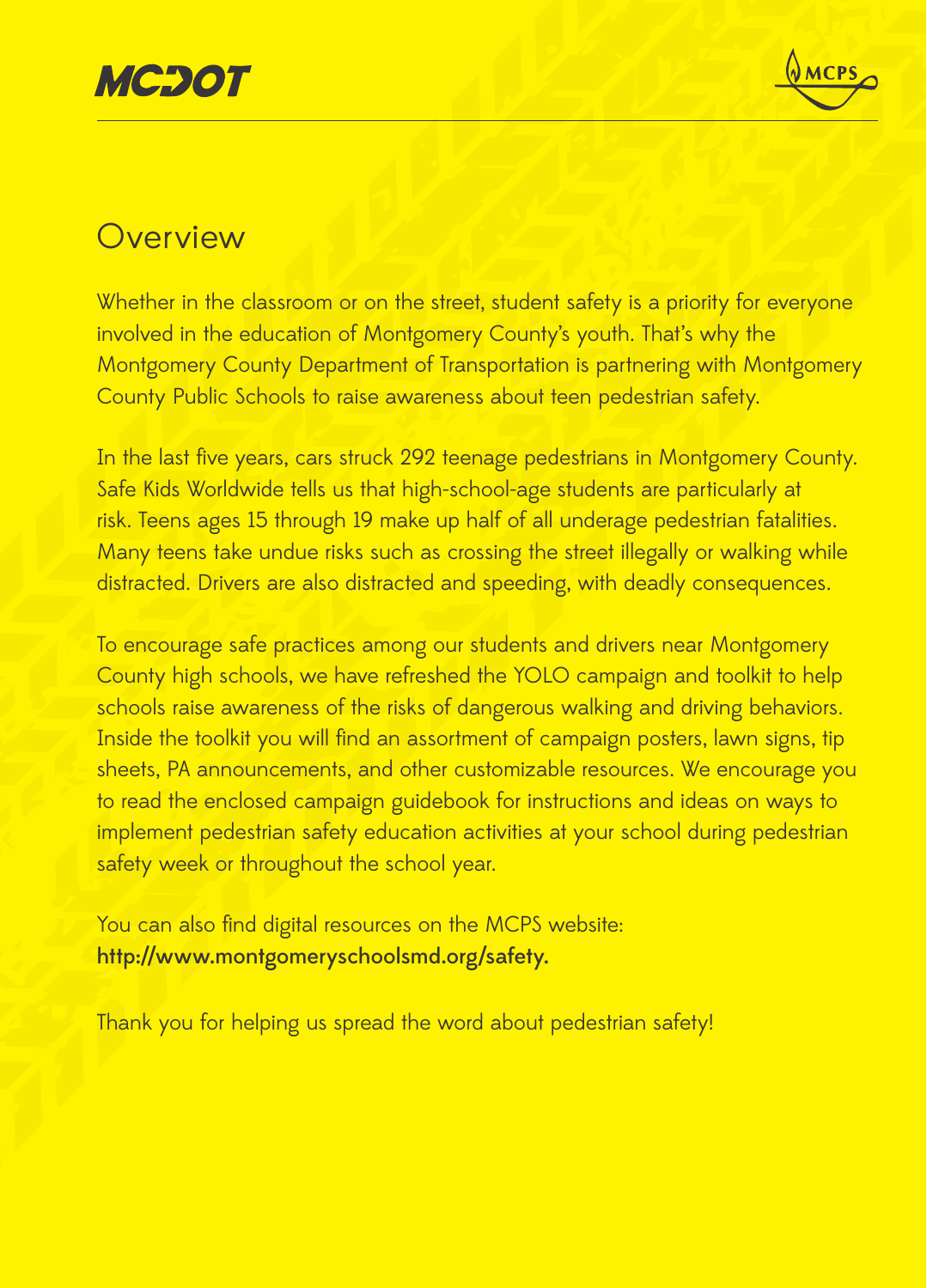# **70 0**

## Why This Matters

• Each year more than 400 crashes involving pedestrians occur in Montgomery County†



- Teenagers ages 15-19 make up half of all underage pedestrian fatalities. They have twice the death rate of younger children.\*
- Maryland is in the top 10 states with the greatest number of pedestrian fatalities among youth ages 12-19.\*
- Half of students say that they use a cell phone when walking to school.<sup>\*</sup>
- Over the last five years, drivers have hit at least 292 teen pedestrians in Montgomery County.†
- Nationally, there has been a 13% increase in the pedestrian death rate for 12-19 year olds since 2013.\*
- 1 in 4 high school teens crosses the street while engaging in a distracting behavior, such as texting, playing handheld games, listening to music, or talking on the phone.<sup>\*</sup>



• According to AAA, 6 out of 10 teen crashes involve driver distraction.

† Montgomery County Police Department, 2017 \*Safe Kids Worldwide, Teens and Distraction, 2016



In October 2012, 15-year-old Christina Morris Ward was struck and killed as she crossed the street-distracted-on her way to school. Christina was a sophomore at Seneca Valley High School in Germantown, Maryland.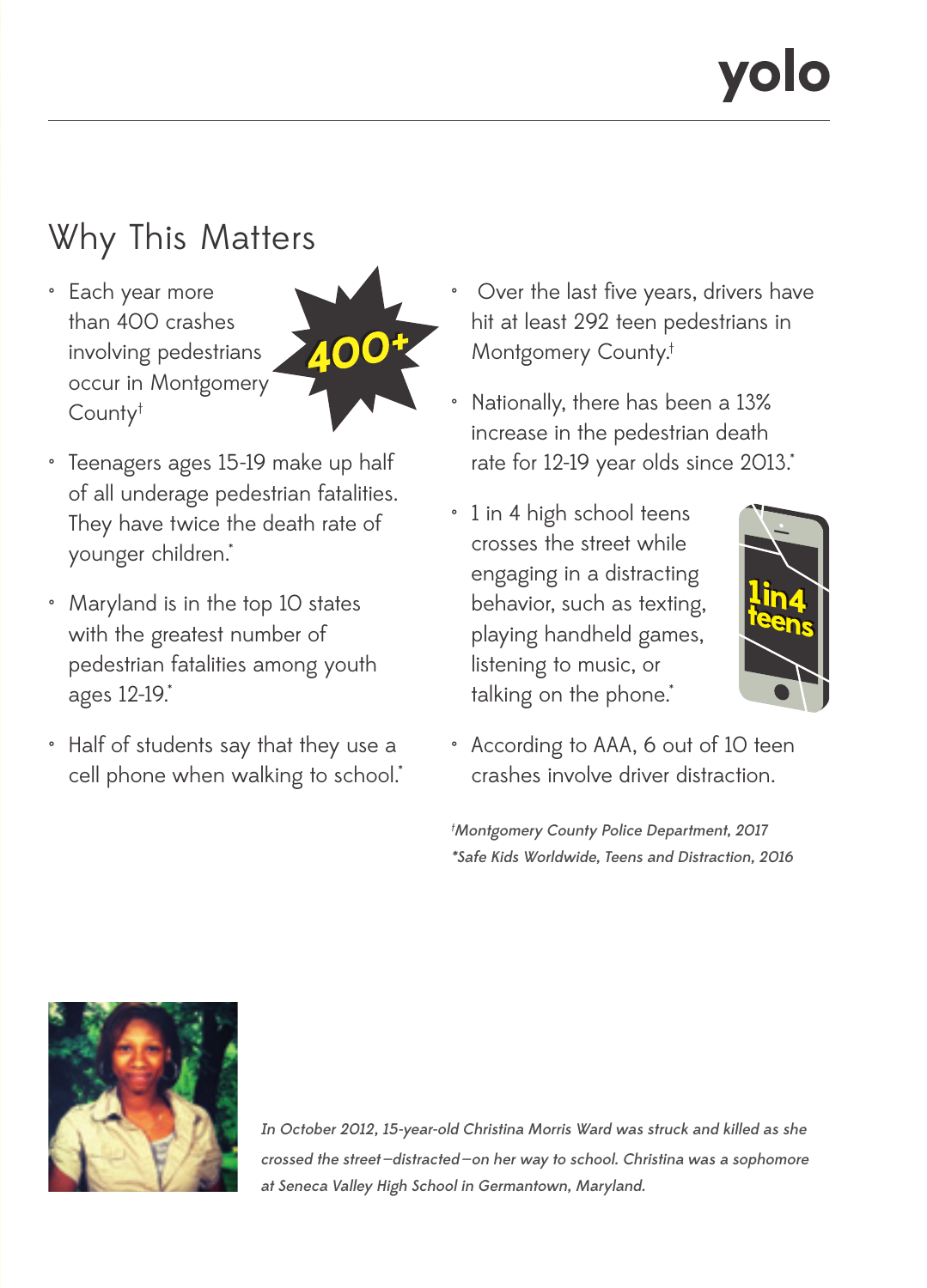## Getting Started

While pedestrian safety is a year-round issue, we ask for special emphasis during October and April to coordinate with pedestrian safety week and other efforts across the County. In October, schools across the country participate in International Walk to School Day. This event takes place the first Wednesday of the month. Also during this month, daylight hours get shorter, which leads to reduced visibility and an increase in crashes involving pedestrians. Therefore, this is a critical time to get safety messages to high school students. In April, spring weather prompts more outdoor activities, including walking to school and other places. This is another good time to reach students with safety reminders.

## Messages

The following are key campaign messages we hope you will help us communicate to students. Subsequent sections will give you ideas for how these messages can be targeted to the students at your school. Knowing these safety tips could mean the difference between life and death.

- Pedestrians don't always have the right-of-way. Cross at street corners, use crosswalks, and wait for the walk signal.
- Look up! Put devices down and listen before crossing the street.
- Make eye contact with drivers to be sure they see you.
- Walk on sidewalks and watch out for cars that are turning or backing up.
- If you need to use your phone, stop on the sidewalk and find a safe area to talk or text.
- If you are wearing headphones, pull them out or turn the volume off before you cross the street.
- Be aware of others who may be distracted—and speak up when you see someone who is distracted.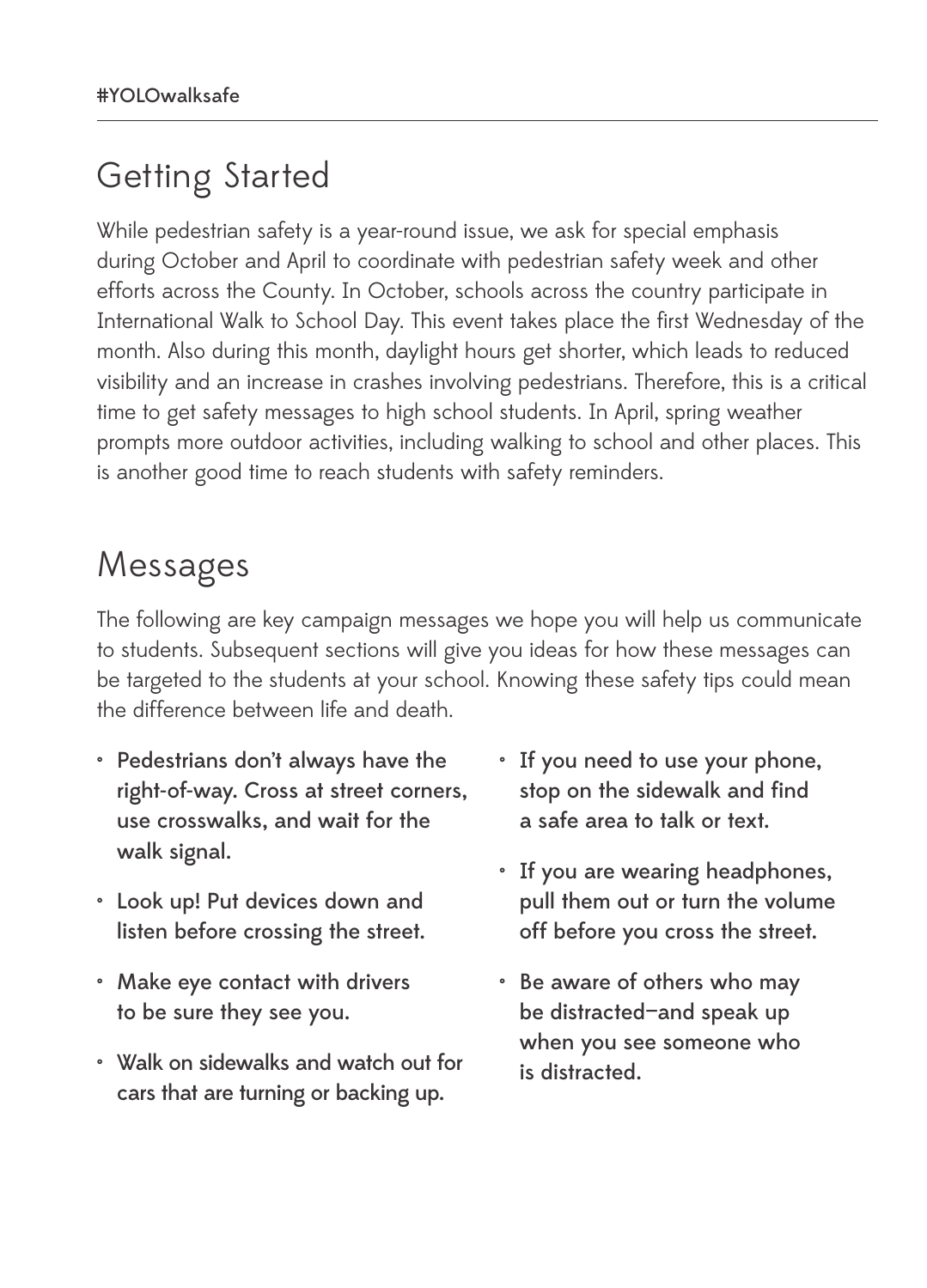### Resources

You Only Live Once. YOLO, short for "You only live once," is popular teen slang that essentially means "carpe diem." It's often used as a hashtag on Twitter and Instagram and usually refers to brash decisions without regard for consequences. However, when this tongue-in-cheek phrase is paired with visuals of deadly repercussions, it becomes an ominous warning of dangers on the road. The YOLO campaign uses photographs of local Montgomery County teens to address the risks—and the ultimate consequence—of distracted walking.

Included with this toolkit are resources to help you get critical safety messages to the students at your school. All materials feature the #YOLOwalksafe hashtag, encouraging students and other stakeholders to share the campaign on Twitter, Instagram, or other social media.

Posters: Eight posters featuring local Montgomery County High School students cover multiple safety messages. Place the posters in prominent areas around your school. Consider displaying them on or near exit doors to remind students as they leave campus.



Don't forget to check whether your school has any restrictions on poster placement.

If you are interested in more posters or other materials, please contact Nadji Kirby with Montgomery County DOT at 240-777-7169 or nadji.kirby@montgomerycountymd.gov.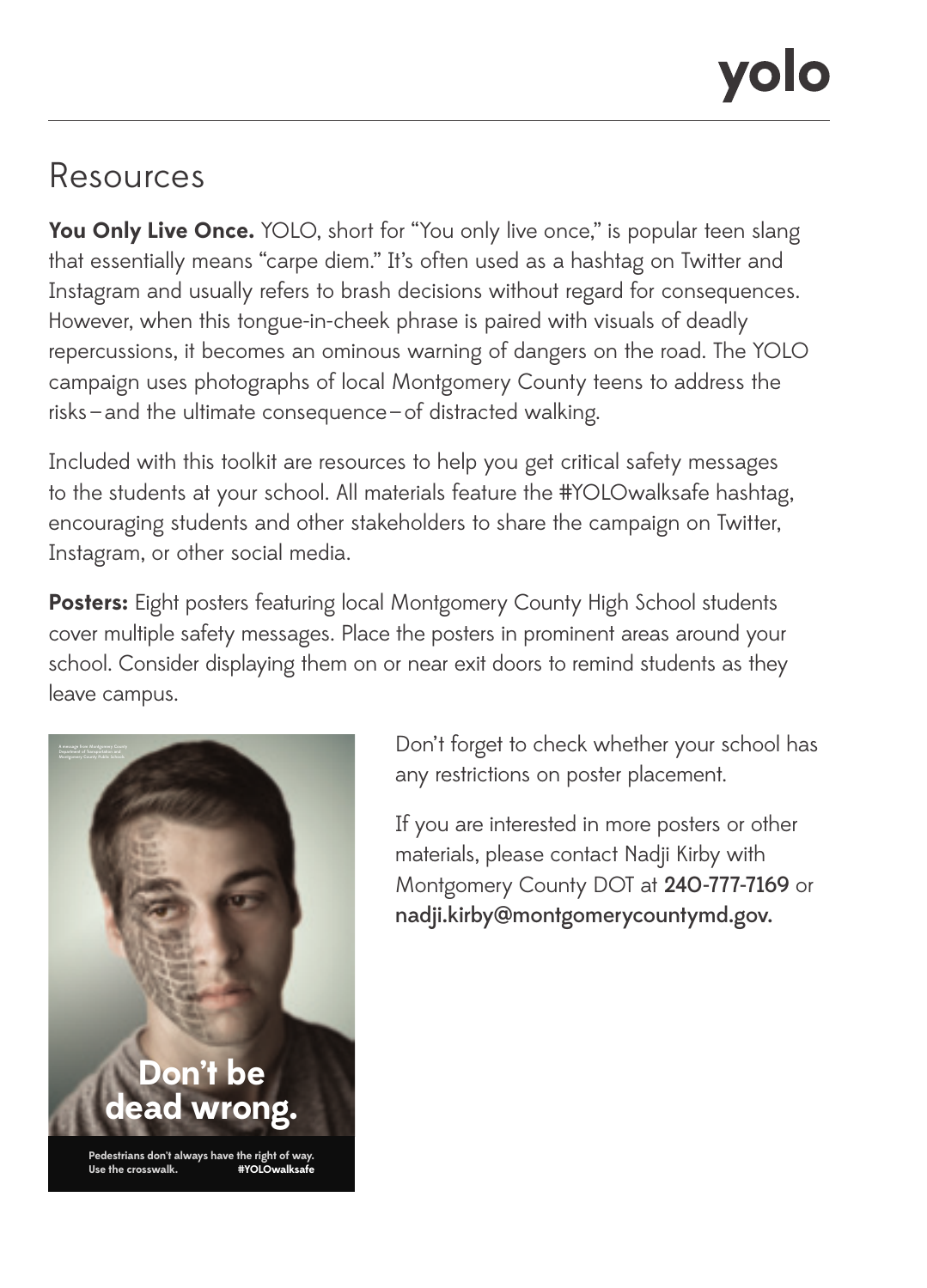**Lawn Signs:** Use the included wire H-frames to post these driver-targeted lawn signs in turf near parking lot entrances or alongside other driveways adjacent to your school.

**Pledge Banner:** Students can pledge to walk safely by signing this fabric banner with the enclosed markers or wide-tip Sharpies® . You can give participating students a pledge card with safety tips as a reminder. Designate a week to drive signatures and then display the banner in your school.



**Digital Resources:** Many more resources can be found on the Montgomery County Public Schools' website: MontgomerySchoolsMD.org/safety.

- Customizable letter/email to parents (English and Spanish).
- Parent tip sheet (English and Spanish).
- PA announcements.
- Social media graphics and pre-written tweets and posts.
- Talking points for meetings or assemblies.
- Web banners.
- Electronic poster files.
- Video PSAs, which can be played on video announcements or at assemblies.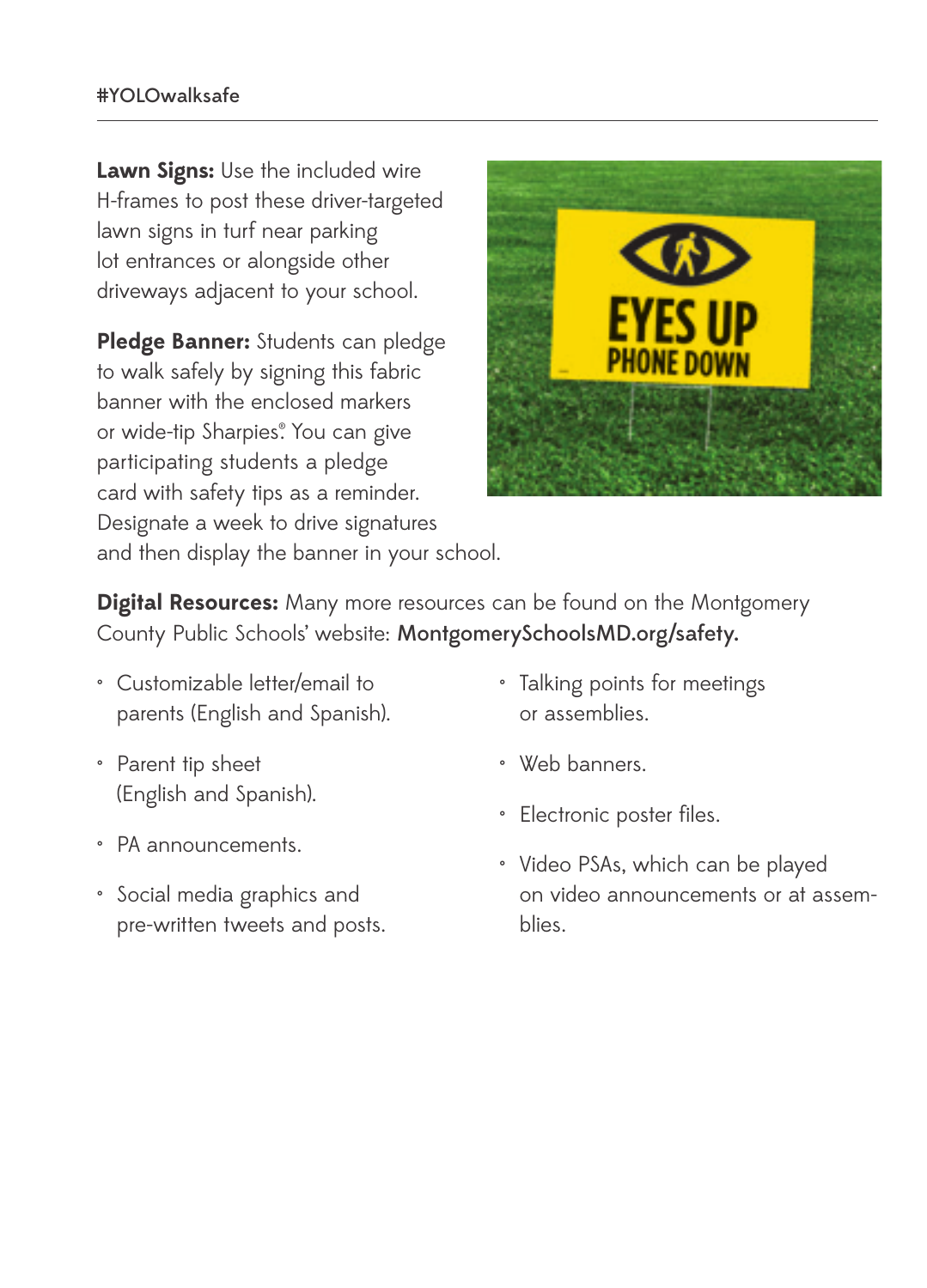

### **Partnerships**

#### **Create a Walk Safe Workgroup**

By putting together a Walk Safe Workgroup, you garner buy-in from critical stakeholder groups. The Walk Safe Workgroup can guide outreach efforts by generating input and ideas on what will work best for your particular school. Ideally, recruit at least three student leaders; two teachers, coaches, or other staff members; and at least one parent representative. Other stakeholders could include representatives from campus law enforcement and business leaders near the school.

#### **Other Partners**



**Parents:** Parents are key touchpoints for your students and also drivers near your school. Loop them into your efforts by sending a letter or email highlighting the issue and encouraging conversation at home. Contact the PTA and use their meetings and communications channels to reach parents.

**Businesses:** You can involve businesses near the school. Ask them to put up posters in their establishments, donate raffle prizes, or volunteer for your pedestrian safety events. Don't forget to say thank you to participating businesses!

**Street Smart:** The Metropolitan Washington Council of Governments' Street Smart campaign educates the public about pedestrian safety and includes increased enforcement of traffic safety laws. Resources are available at BeStreetSmart.net.



**Montgomery County DOT:** We are here to help you get started and guide your process. If you need additional materials, contacts for special speakers, or have any questions, feel free to reach out. We also want to hear about your success! We will feature the efforts of different schools on the web and in our future materials.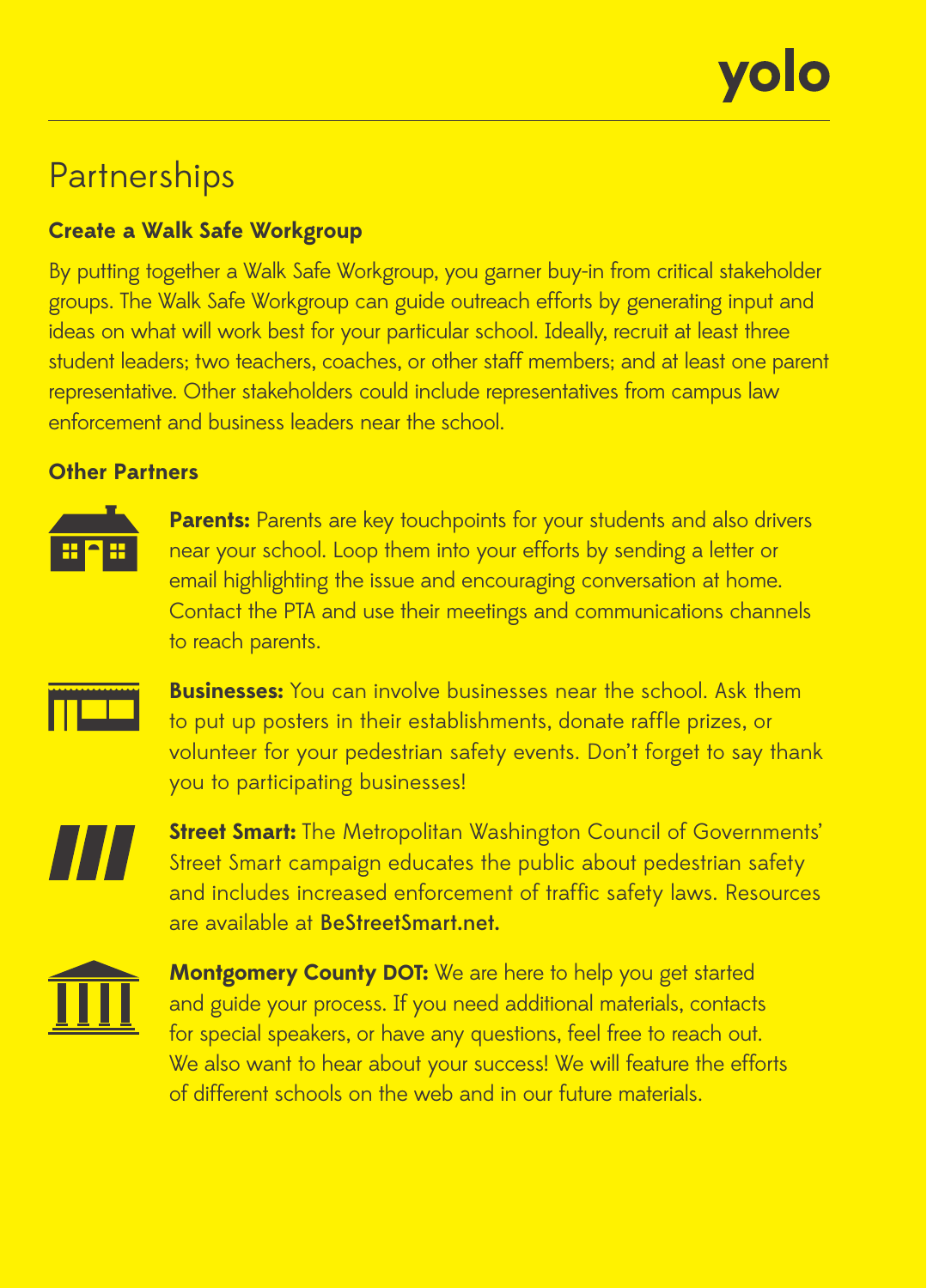### Planning Activities

One of the best ways to raise awareness and generate buzz around any issue is to engage students and stakeholders with an in-person activity. You can also invite media to cover your event to raise awareness even further and generate positive news coverage for your school. We've included several event ideas to help keep your efforts fresh year after year.



#### **Safe Walking Pledge Drive:**

The simplest event for a school to implement is to host a safe walking pledge drive. Student leaders can set up a table in a public area for other students to visit and sign a pledge banner. The toolkit includes a banner that can be signed with sharpie markers. Students can also create their own banners with

butcher paper, crayons, paint, or markers. Consider offering incentives for participation, like coupons (template included on the website) or other prizes. Once the pledge drive is over, the banner can be hung in a prominent place to remind students to walk safely.

**Safe Walk Service Project:** As a way to earn Student Service Learning (SSL) hours, high school students can help educate elementary school students on how to safely cross the street. Safe Routes to School has curriculum that can help train student volunteers how to teach elementary kids safe pedestrian behaviors. Contact Montgomery County DOT for more information on a "train the trainer" session for high school volunteers.

**Positive ReEnforcement:** During pedestrian safety week, give random prizes to students who are exhibiting safe behaviors such as using the crosswalk or waiting for the walk signal. Consider partnering with local businesses and MCPD for this initiative.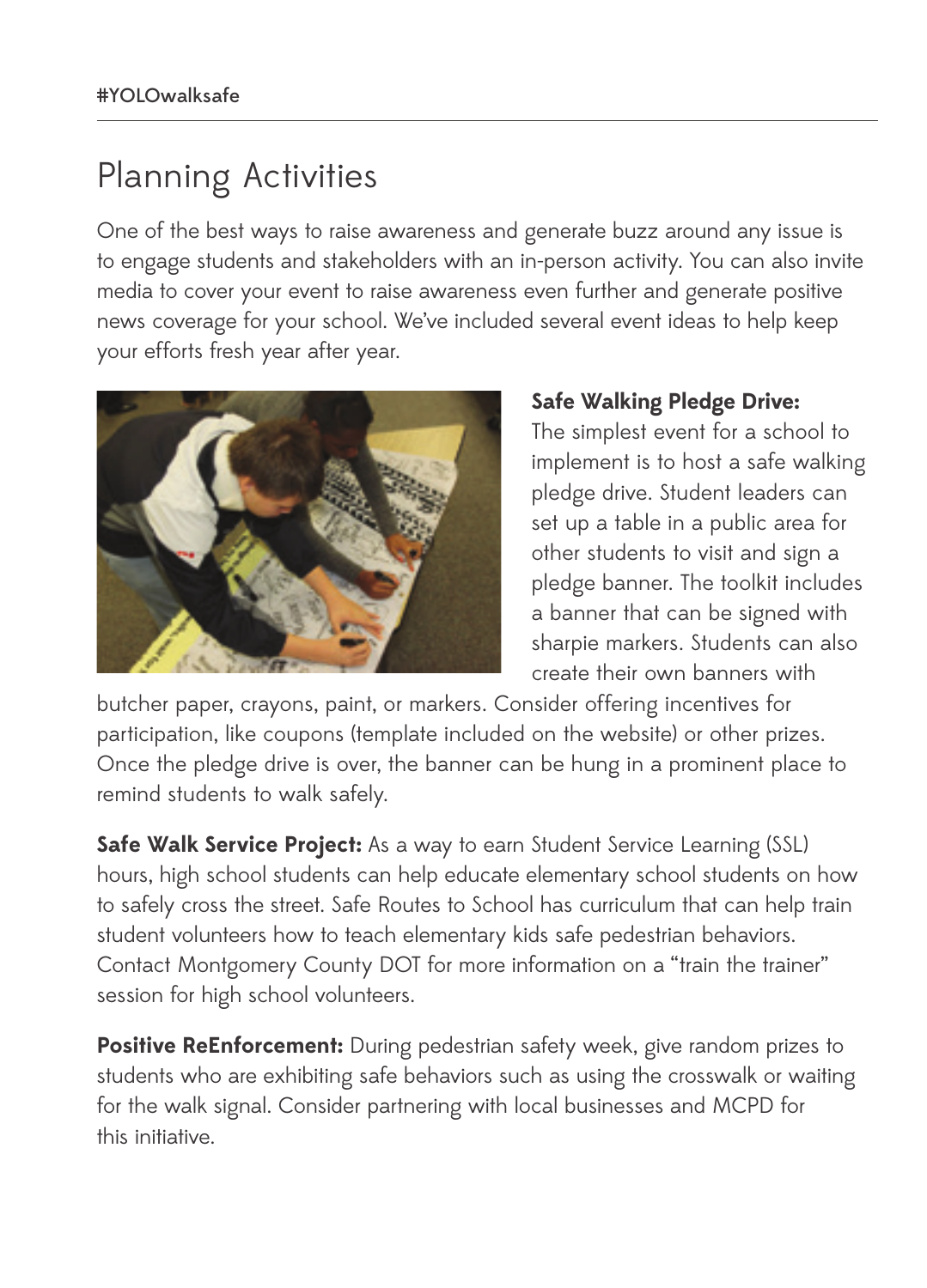

Montgomery Blair High School highlighted the "make eye contact" message with their best eyes competition.

**Best Eyes Competition:** This event is based on successful efforts at Montgomery Blair High School and highlights the "make eye contact" message to ensure that drivers see pedestrians before they step into the street. Have a photo station set up in a common area with a designated photographer to take pictures of participants' eyes. Use a raffle incentive to encourage participation; for example, gift cards from local businesses. Once all the entrants have been photographed, either set up a display where students can vote or use social media to garner "likes" as votes. Have an art student create a poster with the winning eyes to post all over your school. A suggested headline is "The eyes have it" with the subhead "Make eye contact to be sure drivers can see you before crossing the street."

**Glow-in-the-dark Pep Rally:** This fun and creative school assembly highlights visibility as a key pedestrian safety issue. Enlist the participation of cheerleaders, the dance team, band, and other school organizations to perform with glow sticks, flashlights, spotlights, reflectors, or black lights. This theme can be used for an existing pep rally event or you can create a specific assembly for pedestrian safety. Your school can even sell glow sticks as a fundraiser. If you are tying it to an existing event, remember to include time for a spokesperson to give a few talking points on pedestrian safety.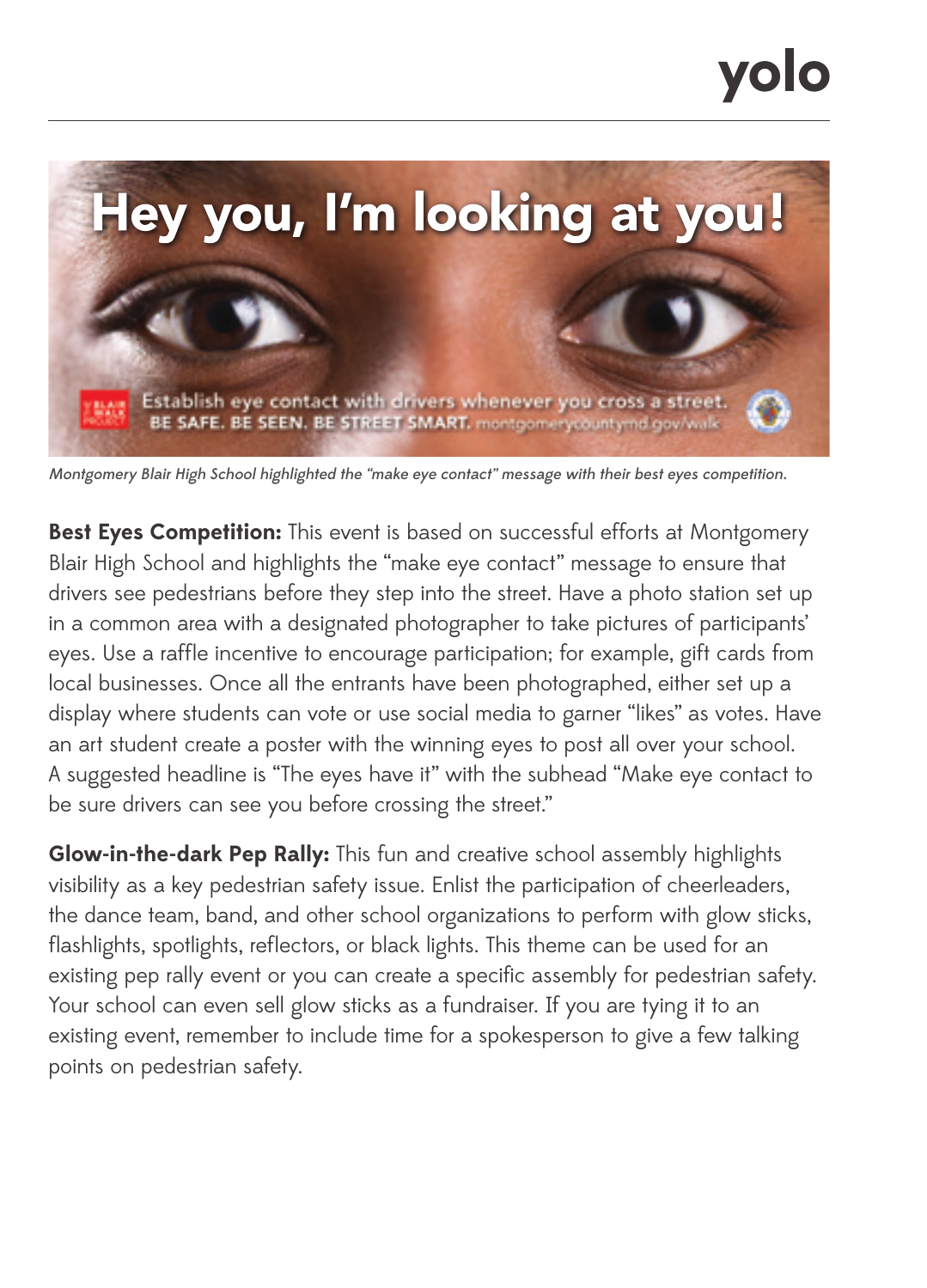

James Blake High School made this performance in memory of the 72 pedestrians killed in the Washington region in 2012.

**"Band Together" Musical Assembly:** Partner with your school's band to create a dramatic and memorable event. Ask the band director to choose a mournful music selection. Midway through the performance, a bell (or triangle) should ring every few measures in memory of someone killed while crossing the street. With each ring of the bell, a band member stops playing his or her instrument and lays it on the ground, along with his or her band hat. The song should end with a lone trumpeter playing amid a sea of abandoned instruments.

PSA Contest: Have students or student groups create their own artwork with a pedestrian safety theme. This could take the form of posters, videos, or even chalk art or mural designs. Showcase the winning entry online and around campus. You can even have students paint the winning mural somewhere in or near the school.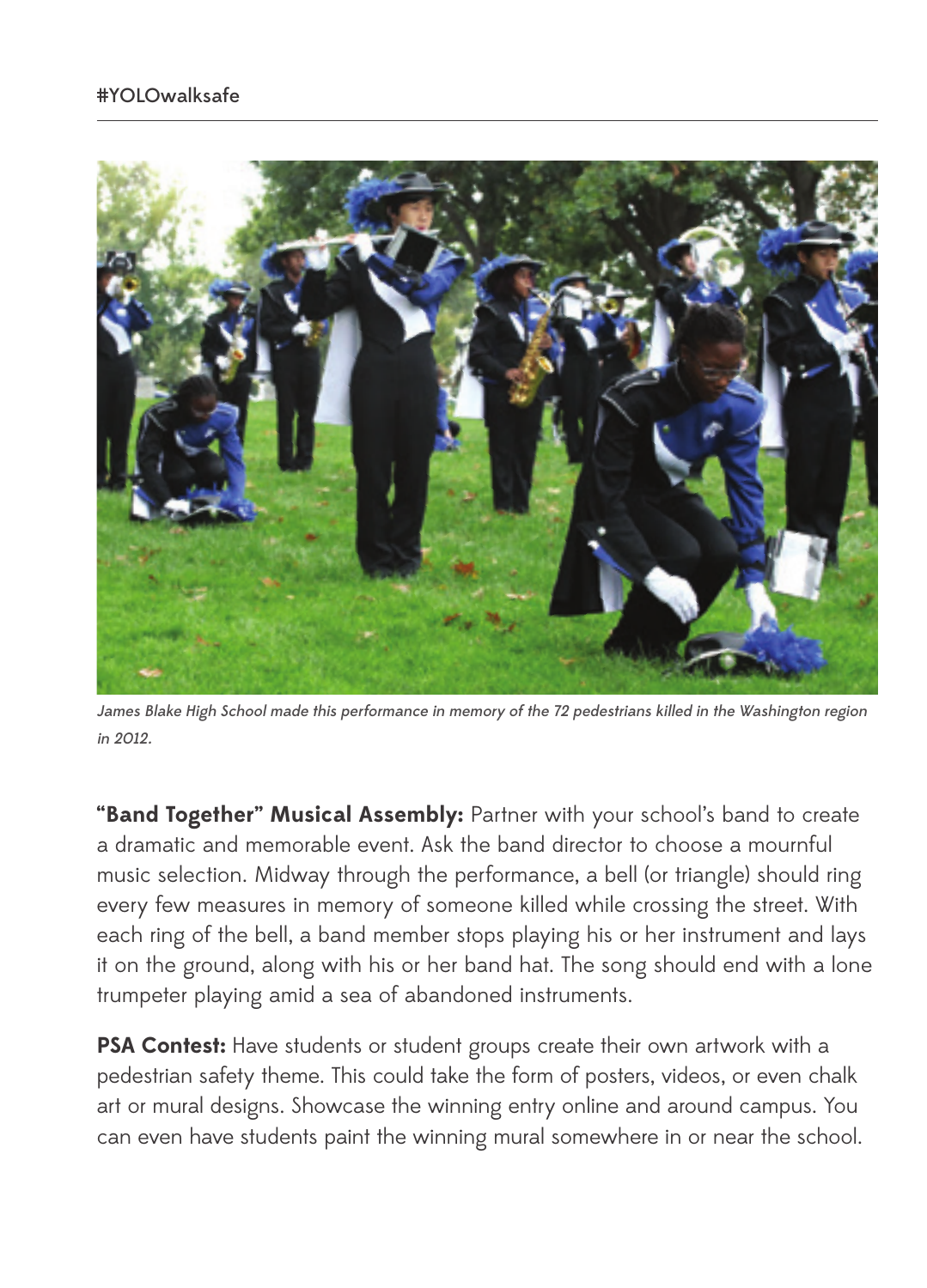# yolo

**International Walk to School Day (WTSD):** WTSD takes place the first Wednesday of October and is a global event that involves communities from more than 40 countries walking and biking to school on the same day. Some schools use WTSD as a kickoff to their other pedestrian safety activities planned for the school year. Schools can celebrate this day in various ways. For your WTSD event, you can simply encourage students to walk to school that day and highlight the occasion in your morning announcements, organize a nearby meeting place and have students and staff convene and walk to school together, or have students walk together around your field or track. It's completely up to you! The idea is to get students walking to promote safer streets, a healthier lifestyle, and cleaner air. For more information and to get ideas about what your school can do, contact Montgomery County DOT at 240-777-7170.

**Chalk It Up for Safety:** Enlist the help of students to write safety messages with sidewalk chalk at intersections near your school. Messages can include:

- **LOOK UP**
- **DEVICES DOWN**
- **WAIT FOR THE WALK**
- **STOP, LOOK, LISTEN, THINK**

**1 Mile Walk in Silence:** This solemn event recognizes those hurt or killed while crossing the street distracted and reminds students to take a moment to lower their cell phone, headphones, or game player. The Walk in Silence also coordinates with Safe Kids Worldwide's "Moment of Silence" video PSA, available on the website. Outline a one-mile route near or around your school. You can also use your school's track. Before the walk starts, be sure to go over each of the safe walking  $m$ essages  $-$  cross at the crosswalk, wait for the walk signal, and put your devices down. Have all participants walk in silence, with no external distractions. All cell phones, iPods, and game players should be put away. Encourage participants to wear white for a strong visual element and to remind students that light-colored clothing increases visibility.